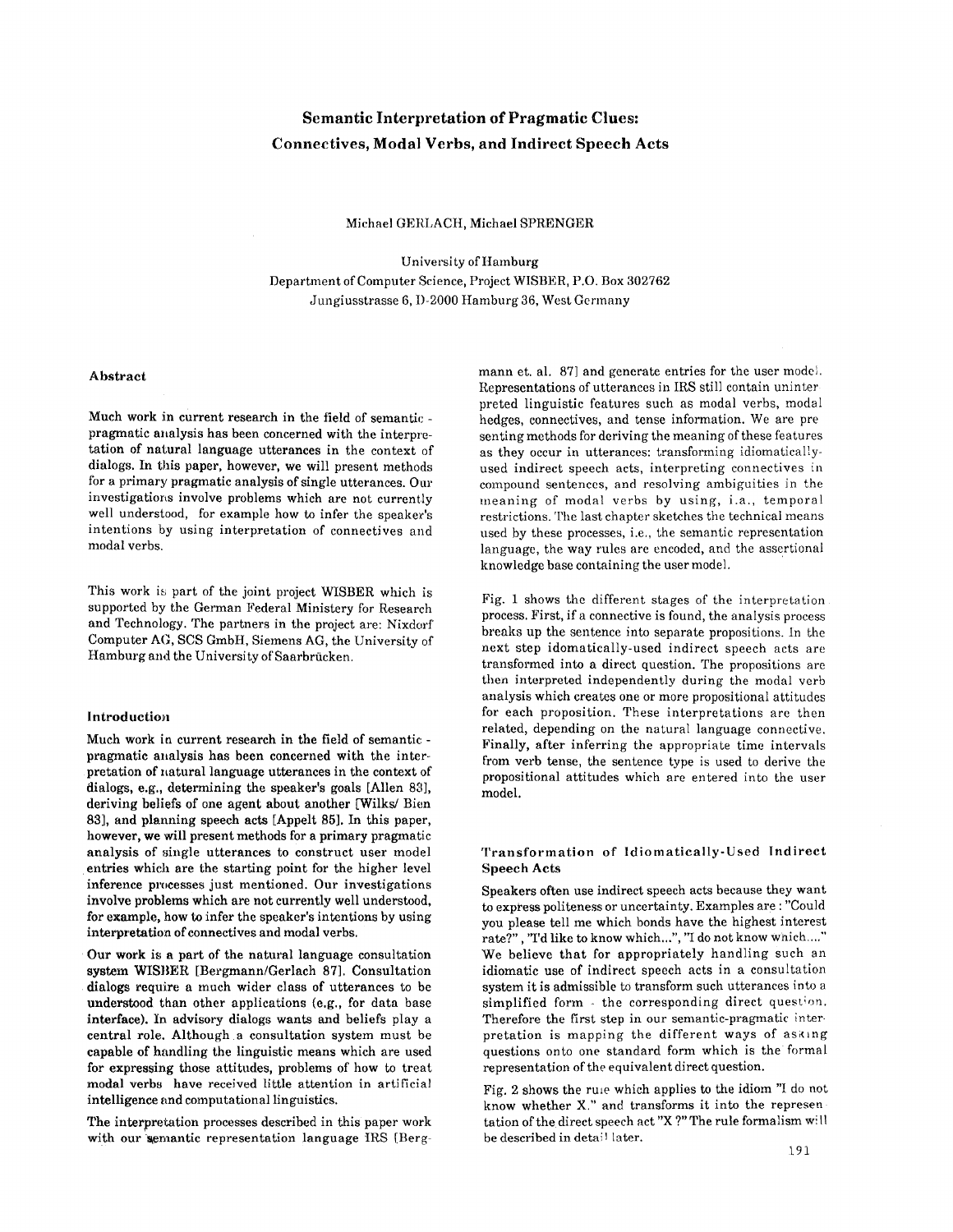

Fig. !: The stages of the interpretation process

During that transformation process we do not loose any information which might be relevant to the dialog control component of the system (not described in this paper). Before answering any question - direct or indirect - the system has to check whether it is able to answer that question. If this is not the ease the user must be informed about the limitations of the system's competence, anyway. This argumentation is similar to that of [Ellman 83], who argues that it is not relevant whether an utterance is a request or an inform as long as the hearer can detect the speaker's superordinate goals.





The transformation of indirect speech acts works on the semantic level by applying rules which specify formal transformations of semantic representations of sentences. In this our approach differs from that taken in UC [Wilensky et. al. 84 and ZernikfDyer 85] where a *phrasal lexicon* is used and the semantic interpretation of idioms is done during the parsing process.

# Interpretation of Modal Verbs

An adequate treatment of modal verbs is necessary for determining the attitudes of the speaker concerning the state of affairs expressed by the proposition he is asserting.<sup>1)</sup> The main problem in interpreting modal verbs is their typical ambiguity, e.g.,

(1) Mein Sohn soll viel Geld haben. *In English the two readings are:* 

'My son is supposed to have a lot of money.' VS.

'I want my son to have a lot of money.'

Our rules for disambiguating the different readings are based on information which is stored in the semantic representation of the utterance: information about semantic categories of the subject of the modal verb (e.g., ANIMATE, GENERIC, DEFINITE), the relation between the time expressed by the modal verb and the time of the proposition and whether the proposition denotes a state or an event.

(2) Ich habe 10000 Mark geerbt und m6chte das Geld ir~ Wertpapieren anlegem Sic *sollen* eine Laufzeit yon vier Jahren haben.

> 'I have inherited 10000 Marks and would like to invest the money in securities.'

- *Two readings of the second sentence:*
- "They are supposed to have a term of four years." VS.

"They should have a term of four years."

In the first reading of the second sentence the entry for the user model must contain the proposition embedded in a belief context, while the second reading must lead to an entry under speaker's wants. In order to resolve this ambiguity, the rules compare the time of the proposition with the tense of the modal verb. For example, if the tense of the modal verb is present and the time of the proposition is sometime in the future, the system decides that the "want" reading is appropriate. The problem in our example is to determine the time of the proposition: We have only the information of tense *haben (to* have) which is a present infinitive and might also denote a future state. Hence the system tries to find out whether the object of the proposition appears in a Want context of the speaker. This is the case as is clear from the previous utterance ... and I want to *invest the money in securities* and therefore the system decides to put the proposition of the second sentence into the user's want context as well. (Even if the second utterance is taken to be a belief of the speaker, the fact that it is cited in this context is sufficient to infer that it is also a want, why else should the speaker cite this fact in connection with his decision to invest in securities?)

<sup>1)</sup> For the semantics of English modal verbs, which is quite different from the German, see [Boyd/Thorne 69]. For German modal verbs see [Brttnner/Redder 83], [Reinwein 77], [Sprenger 88].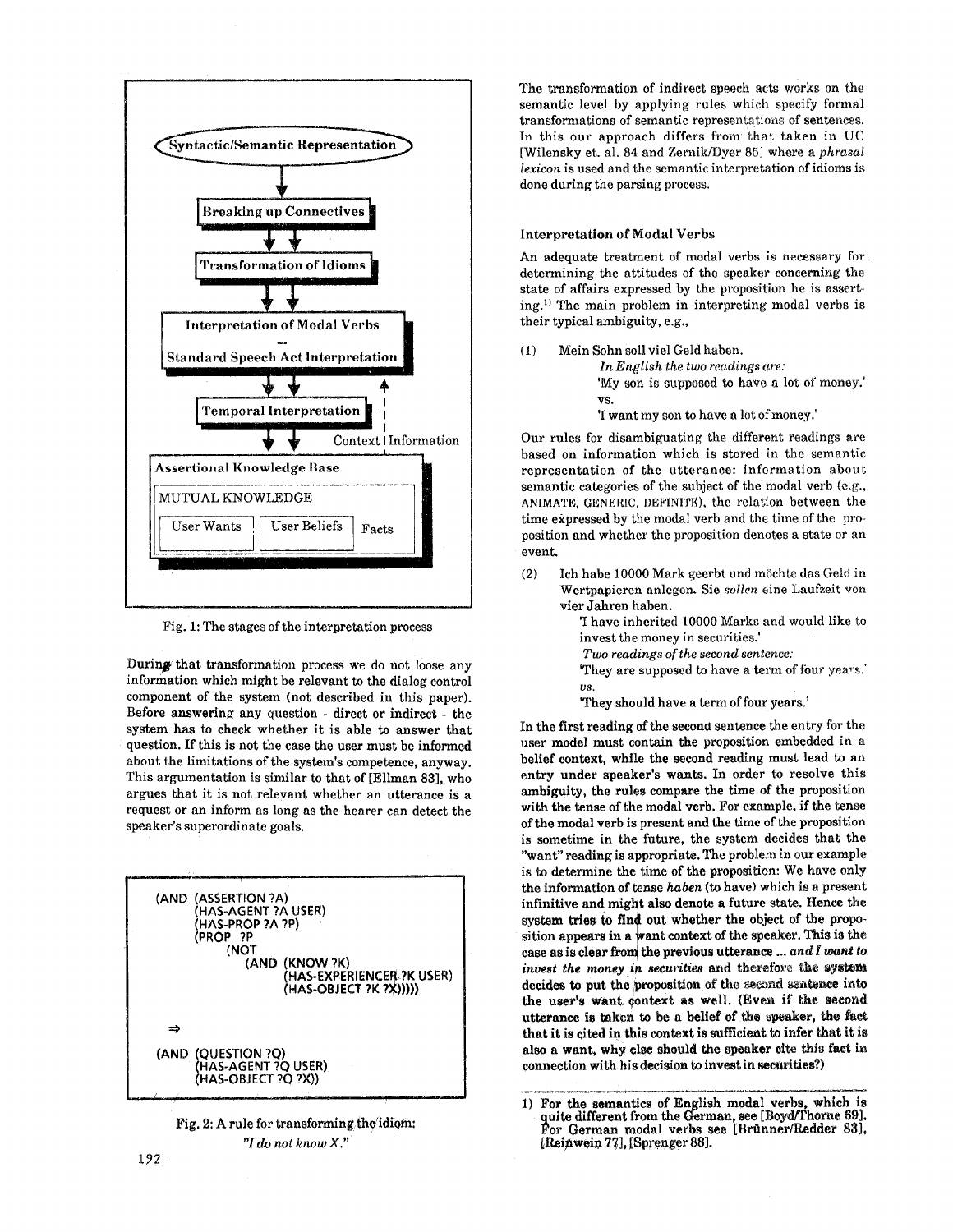Usually the user's questions are interpreted as *user wants to knowp* (or more formally: (WANT USER (KNOW USER P))), where  $\phi$  denotes the propositional content of the question. For example,

(3) K0nnen Pfandbriefe mehr als 7% Rendite haben?

'Can bonds have an interest rate of more then 7%?'

is interpreted as: the user wants to know whether the proposition is true, which means in our example, taking into account the modal verb  $k\ddot{\circ}$  whether it is possible for bonds to have an interest rate of more then  $7\%$ .

One problem arises when the modal verb *sollen* occurs in a question. Normally it is interpreted as indicating a want, e.g.,

(4) Soll ich das Fenster schließen?

'Should I close the window?'

Here the speaker wants to know, whether there is some other person (probably the hearer), who wants the proposition to be true. But this interpretation doesn't make any sense in a *consulting* dialog. In a consultation the speaker is not interested in the wants of the advisor, e.g.,

(5) Soll ich Pfandbriefe mit 5% Rendite kaufen?

'Should I buy bonds which have an interest rate of 5 %?'

Rather than inquiring about someone else's wants, as in (4), the speaker is interested in a recommendation: *(WANT USER (KNOW USER (RECOMMEND SYSTEM P)))* 

The interpretation of modal verbs is further influenced by connectives which may occur in complements. Consider the following sentence:

(6) Meine Schwester muß viel Geld haben. 'My sister must have a lot of money.'

In this case one can only infer that the speaker believes that the proposition is true, namely that his sister has a lot of money. The interpretation completely changes when we have:

(7) Meine Schwester mug viel Geld haben, *um th~ Haus zu bauen.* 

> 'My sister needs to have a lot of money *in order to bnild her house.'*

It is possible that the speaker believes as in (6) that his sister has a lot of money, but this cannot be inferred from the statement. Here we can only infer that the speaker believes that the second proposition (his sister's building her house) *implies* the first one (his sister's having a lot of money).

# **Connectivos**

Connectives are a means of expressing the argumentative and logical structure of the speaker's opinions by linking' propositions. Such relations between propositions are classified into several categories such as *inferential, temporal, causal linkages* [Cohen 84 and Brée/Smit 86]. The system interprets underlying beliefs and wants and enters them into the user nmdel in accordance with the **different** classes of connectives.

As an example, take the class of connectives which express inferences of the speaker, e.g.,

(8) Ich will eine Anlage mit kurzer Laufzeit, *damit* ich schnell an mein Geld herankommen kann.

> 'i want a short term investment *so that* I can get my money back quickly.'

Because of the connective *damit the* system concludes that the proposition of the second part of the sentence is the superordinate goal rather than the first proposition although this is the want which is expressed directly. The user supposes that the first proposition is a necessary condition for the second, which expresses his goal. When further processing this logical structure, the system can recognize the underlying misconception, namely that it is not the term of an investment which is important for getting the money back quickly, but the liquidity.

The interpretation of connectives depends on the occurrence of modal verbs, as the following examples demonstrate:

(9) *Soll* ich meine Wertpapiere verkaufen, *urn* racine Hypothek zu bezahlen?

> *'Should* I sell my securities *to* pay off my mortgage?'

(10) *Muff* ich Gebtihren bezahlen, *um* mein Sparbuch aufzulösen?

> 'Do I *have to* pay a fee *to* desolve my savings account?'

In (9) the modal verb *sollen* inside the question indicates that the user wants a recommendation. It indicates further that the connective *um-zu* has to be interpreted as a user's want. The correct interpretation is that the user wants to know whether the system would recommend that the user attempts to attain a certain goal (paying off his mortgage) *by* selling his securities.

Such a want is not inferrable from (10). It may be that the user wants to desolve his savings account at some time in the future, but the modal verb müssen (must) inside the question does not indicate a current want. Therefore only the relation between the two propositions is the focus of attention. Hence we can paraphrase the user's want as 'Do I have to pay a fee if I want to desolve my savings account?', or, again more formally,

(WANT USER (KNOW USER (IMPLIES P2 PLY)),

where P2 denotes the desolving event and P1 the fee paying.

# The Computational **Model**

The processes described in this paper work on a formal representation of utterances which reflects their semantic structure but also contains lexical and syntactic information (hedges, connectives, modal verbs, tense, and mood) which has not yet been interpreted. Our formal representation language is called IRS (Interne RepräsentationsSprache, [Bergmann et. al. 87]). It contains all the standard operators of predicate calculus, formalisms for expressing propositional attitudes, modalities, and speech acts, natural language connectives *(and. or, however, therefore, etc.), a rich collection of natural language quant*ifiers (e.g., articles, wh-particles), and modal operators *(maybe, necessarily).*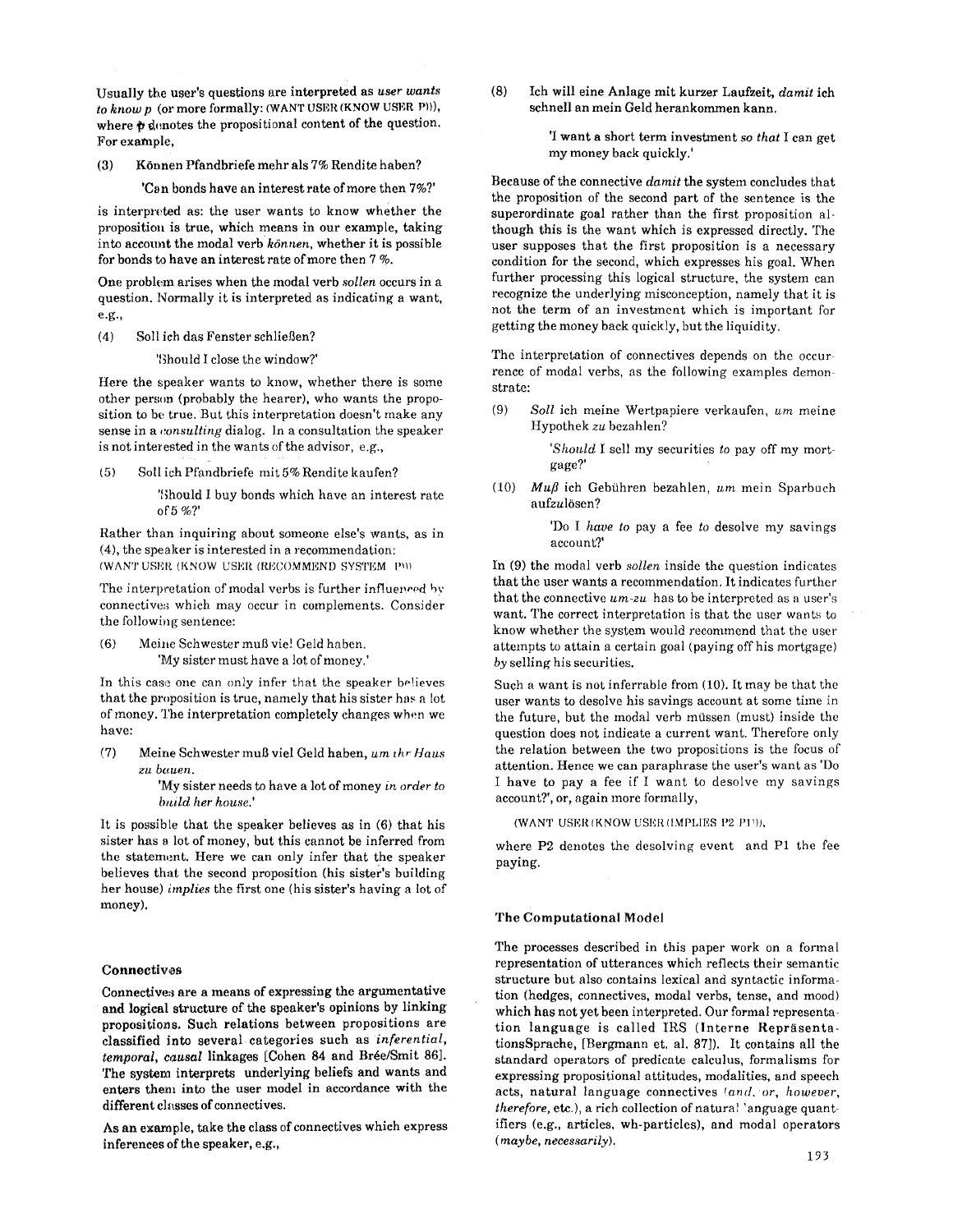

Fig. 3: An example of IRS and the corresponding part of the syntax of IRS

- Fig. 3 shows a part of the syntax definition of IRS and the representation of the sentence
- (6) Die Wertpapiere sollen eine Laufzeit yon vier Jahren haben

'The securities should/are supposed to have a term of four years.'

This example contains some important features of IRS:

Only one- and two-place predicates are allowed. They correspond to the concepts and roles defined in our terminological knowledge base QUIRK [Bergmann/ Gerlach 86] except for SOLLEN and HAS-TENSE which still need to be semantically interpreted.

Quantifications are always restricted to a range which may be described by an arbitrary formula.

The operator PROP allows for associating a variable to a formula. In subsequent terms the variable may be used as a denotation of the proposition expressed by that formula.

In the formula given in Fig. 3 the variable A1 denotes the assertion as an action with agent USER and propositional content P1. \$1 reflects the occurrence of the modal verb *sollen* which is represented like a predicate, but has not yet been semantically interpreted. The "propositional content" of S1 is P2 which denotes the proposition *the securities have a term offouryears.* 

For characterizing sets of structures to which one specific interpretation may apply, we use IRS patterns[Gerlach 87], i.e., highly parameterized semantic structures which specify an arbitrary combination of features relevant to the interpretation process: The surface speech act, tense information, modal hedges, and restrictions on the propositional content.

A quite simple example for an IRS pattern is given in Fig. 4. Its elements are

- variables (symbols starting with '?'),
- constants (all other symbols),
- a concept pattern (matching any one-place predication),
- role patterns (matching two-place predications).

(AND (?INFO-TRANS-TYPE ?INFO-TRANS) (HAT-SOURCE ?INFO-TRANS USER) (HAT-GOAL ?INFO-TRANS SYS) (HAT-OBJECT ?INFO-TRANS ?OBJECT))

# Fig. 4: An IRS pattern

This pattern is used for matching the top level of the representation of an utterance of the user, directed to the system. When matching the variable ?OBJECT is bound to the whole propositional content of the utterance and is used by the subsequent steps of analysis.

As described above, we do not only infer new user model information directly, but also perform transformations on IRS structures, e.g., to reduce idioms to more primitive speech acts. This kind of processing involves applying a set of transformational rules to an IRS formula where a rule is a pair of IRS patterns as described above (for an example, see Fig. 2). When instantiating the right hand side of the rule the interpreter will create new variables for unbound pattern variables and quantify them in the appropriate way (in Fig. 2 this is the case with the pattern variable ?Q).